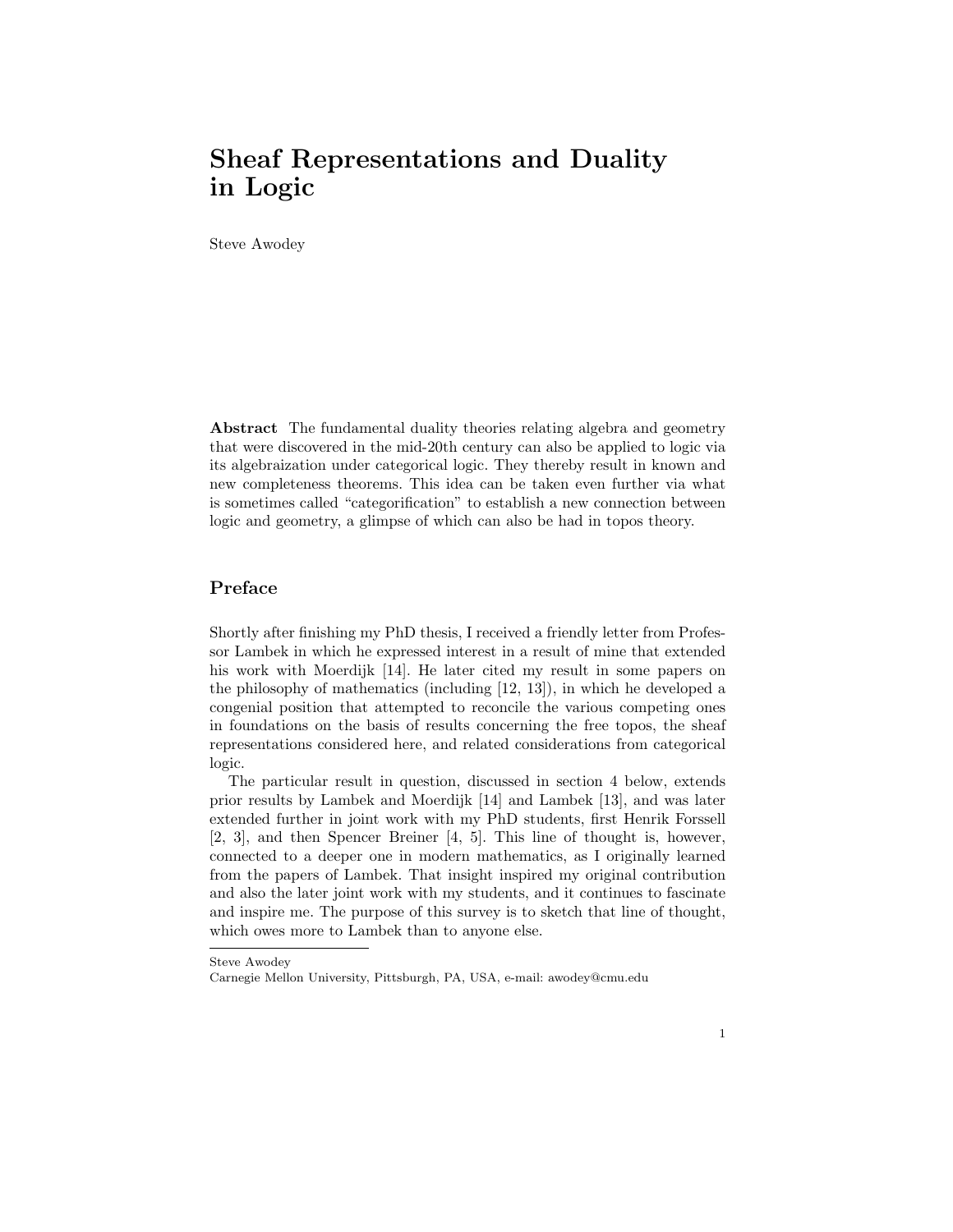The main idea, in a nutshell, is that the ground-breaking duality theories developed in the mid-20th century can also be applied to logic, via its algebraization under categorical logic, and they thereby result in known and new completeness theorems. This insight, which is already quite remarkable, can as it turns out be taken even further—via what is sometimes called "categorification"—to establish an even deeper relation between logic and geometry, a glimpse of which can also be had in topos theory, and elsewhere.

# 1 Gelfand duality

Perhaps the ur-example of the sort of duality theory that we have in mind is the relation between topological spaces and commutative rings given by Gelfand duality (see [9] Ch. 4). To give a brief (and ahistorical) sketch, let  $X$ be a space and consider the ring of real-valued continuous functions on  $X$ , with pointwise algebraic operations,

$$
\mathcal{C}(X) \ = \ \mathsf{Top}(X, \mathbb{R}).
$$

This construction is a (contravariant) functor from "geometry" to "algebra",

$$
C: \mathsf{Top}^{\mathsf{op}} \longrightarrow \mathsf{CRng}.
$$

The functor  $\mathcal C$  can be shown to be full and faithful if we restrict to compact Hausdorff spaces X and (necessarily bounded) continuous functions  $\mathcal{C}^*(X)$ ,

$$
\mathcal{C}^*: \mathsf{KHaus}^{\mathsf{op}} \hookrightarrow \mathsf{CRng}.
$$

It then requires some further work to determine exactly which rings are of the form  $\mathcal{C}^*(X)$  for some space X. These are called  $C^*$ -algebras, and they can be characterized as commutative rings A satisfying the following conditions  $([9], \S4.4):$ 

- 1. the additive group of A is divisible and torsion free,
- 2. A has a partial order compatible with the ring structure and such that  $a^2 \geq 0$  for all  $a \in A$ ,
- 3. A is Archemedian, i.e. for every  $a \in A$  there is an integer n such that  $n \cdot 1_A \geq a$ ,

4. if  $1_A \geq n \cdot a$  for all positive integers n, then  $a \leq 0$ ,

5. A is complete in the norm

$$
||a|| = \inf \{ q \in \mathbb{Q}^+ | q \cdot 1_A \ge a \text{ and } q \cdot 1_A \ge -a \}.
$$

There are many equivalent specifications (most using complex numbers in place of reals).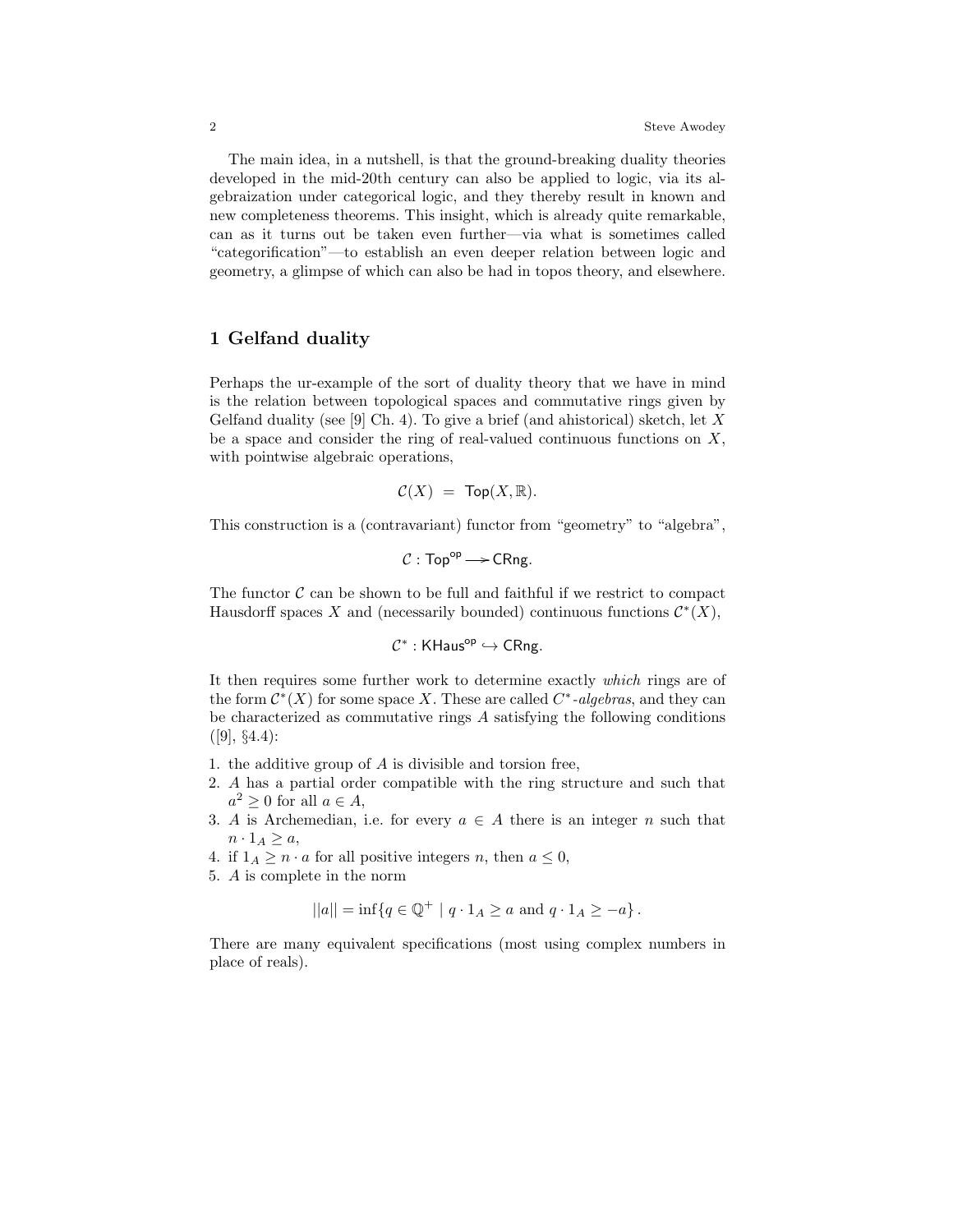Sheaf Representations and Duality in Logic 3

**Theorem 1 (Gelfand duality)** The category KHaus of compact Hausdorff spaces is dual to the category  $C^*$ Alg of  $C^*$ -algebras and their homomorphisms, via the functor  $C^*$ :

$$
\mathsf{KHaus}^{\mathsf{op}} \simeq \mathsf{C}^*\mathsf{Alg}.
$$

How can we recover the space X from its ring of functions  $\mathcal{C}^*(X)$ ?

• The points  $x \in X$  determine maximal ideals in the ring  $\mathcal{C}^*(X)$ ,

$$
M_x = \{ f : X \longrightarrow \mathbb{R} \mid f(x) = 0 \},
$$

and every maximal ideal in  $\mathcal{C}^*(X)$  is of this form for a unique  $x \in X$ .

• For any ring A, the (Zariski) topology on the set  $\mathsf{Max}(A)$  of maximal ideals has a basis of open sets of the form:

$$
B_a = \{ M \in X \mid a \notin M \}, \quad a \in A.
$$

• If  $A$  is a  $C^*$ -algebra, then this specification determines a compact Hausdorf space  $X = \text{Max}(A)$  such that  $A \cong \mathcal{C}^*(X)$ .

A key step in the proof is the following:

**Proposition 1** Let A be a  $C^*$ -algebra. For any maximal ideal M in A, the quotient field  $A/M$  is isomorphic to  $\mathbb{R}$ .

It follows that there is an injection of rings,

$$
A \rightarrowtail \prod_{M \in \text{Max}(A)} A/M \; \cong \; \mathbb{R}^{\text{Max}(A)} \, .
$$

The image of this map can be shown to consist of the Zariski continuous functions, i.e. it is  $\mathcal{C}^*(\mathsf{Max}(A)).$ 

## 2 Grothendieck duality for commutative rings

Grothendieck extended the Gelfand duality from  $C^*$ -algebras to all commutative rings by generalizing on the "geometric" side from compact Hausdorff spaces to the new notion of (affine) schemes,

$$
\text{Scheme}_{\text{aff}}^{\text{op}} \simeq \text{ CRng.}
$$

The essential difference is to generalize the "ring of values" from the constant ring R to a ring R that "varies continuously over the space  $X$ ", i.e. a sheaf of rings. The various rings  $\mathcal{R}_x$  that are the stalks of  $\mathcal R$  generalize the local rings of real-valued functions that vanish at the points  $x \in X$ . This change allows every commutative ring  $A$  to be seen as a ring of continuous functions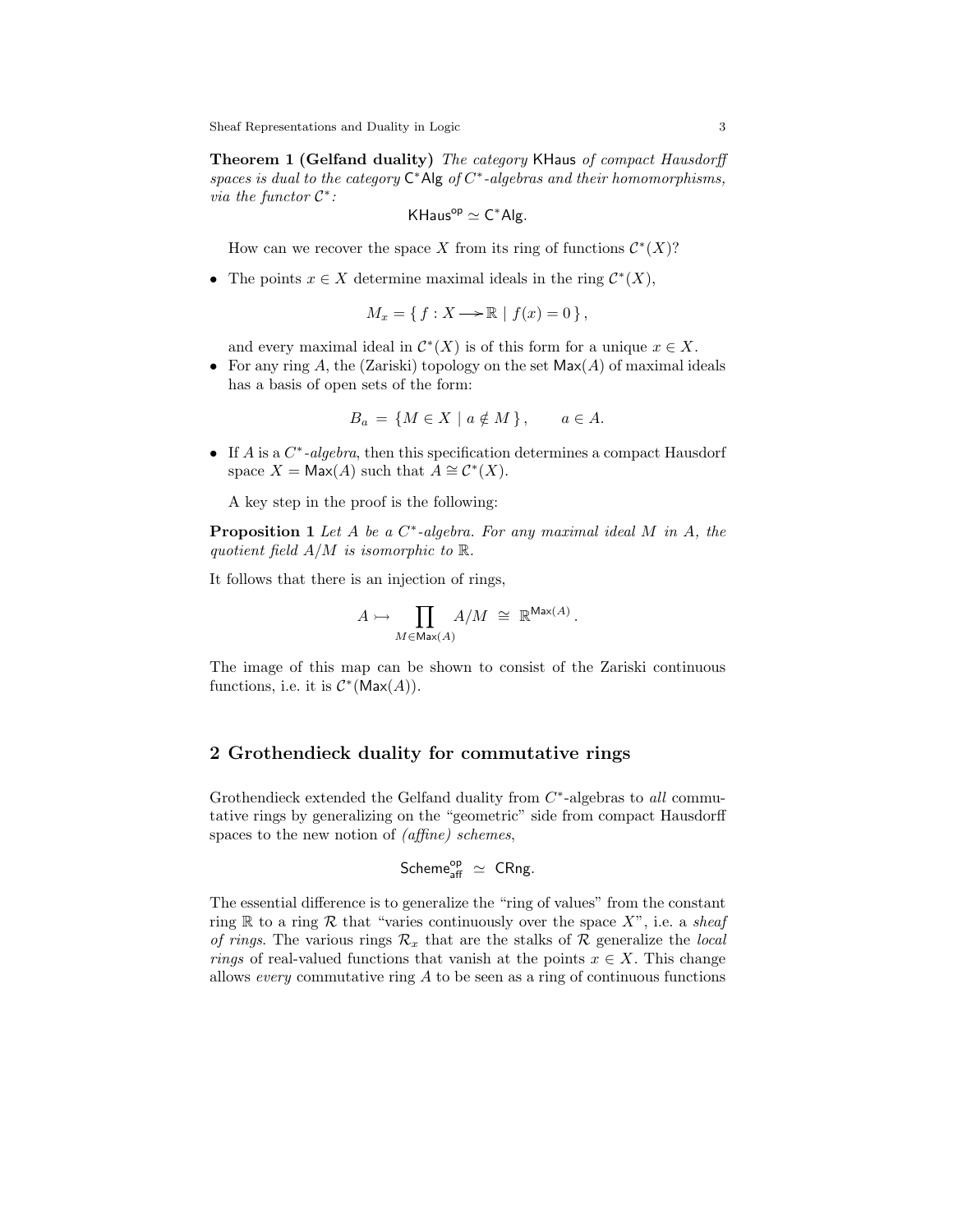on a suitable space  $X_A$  (the prime spectrum of A), where the values of the functions are in a suitable sheaf of (local) rings  $\mathcal{R}$  on  $X_A$  (see [9] Ch. 5).

Definition 1 A ring is called *local* if it has a unique maximal ideal. Equivalently, if  $0 \neq 1$ , and

$$
x + y
$$
 is a unit implies  $x$  is a unit or  $y$  is a unit. (1)

**Theorem 2 (Grothendieck sheaf representation)** Let A be a ring. There is a space  $X_A$  with a sheaf of rings  $R$  such that:

1. for every  $p \in X_A$ , the stalk  $\mathcal{R}_p$  is a local ring,

2. there is an isomorphism,

 $A \cong \Gamma(\mathcal{R}),$ 

where  $\Gamma(\mathcal{R})$  is the ring of global sections.

Thus every ring is isomorphic to the ring of global sections of a sheaf of local rings.

The space  $X_A$  in the theorem is the prime spectrum  $Spec(A)$  of the ring A:

- points  $p \in \text{Spec}(A)$  are prime ideals  $p \subseteq A$ ,
- the (Zariski) topology has basic opens of the form:

$$
B_f = \{ p \in \text{Spec}(A) \mid f \notin p \}, \quad f \in A.
$$

Note the similarity to the space  $\mathsf{Max}(A)$  of maximal ideals from the Gelfand case. Unlike that case, however, the functor

 $Spec:CRng^{op} \longrightarrow Top$ 

is not full, and so we need to equip the spaces  $\textsf{Spec}(A)$  with an additional structure.

The *structure sheaf*  $\mathcal R$  is determined at a basic open set  $B_f$  by "localizing" A at  $f$ ,

$$
\mathcal{R}(B_f) = [f]^{-1}A
$$

where  $A \to [f]^{-1}A$  freely inverts all of the elements  $f, f^2, f^3, \ldots$ 

The *stalk*  $\mathcal{R}_p$  of this sheaf at a point  $p \in \text{Spec}(A)$  is then seen to be the localization of A at  $S_p = A \setminus p$ ,

$$
\mathcal{R}_p = S_p^{-1}A \,.
$$

The *affine scheme* ( $Spec(A), \mathcal{R}$ ) presents A as a "ring of continuous functions" in the following sense:

• each element  $f \in A$  determines a "continuous function",

$$
\hat{f}: \operatorname{Spec}(A) \longrightarrow \mathcal{R},
$$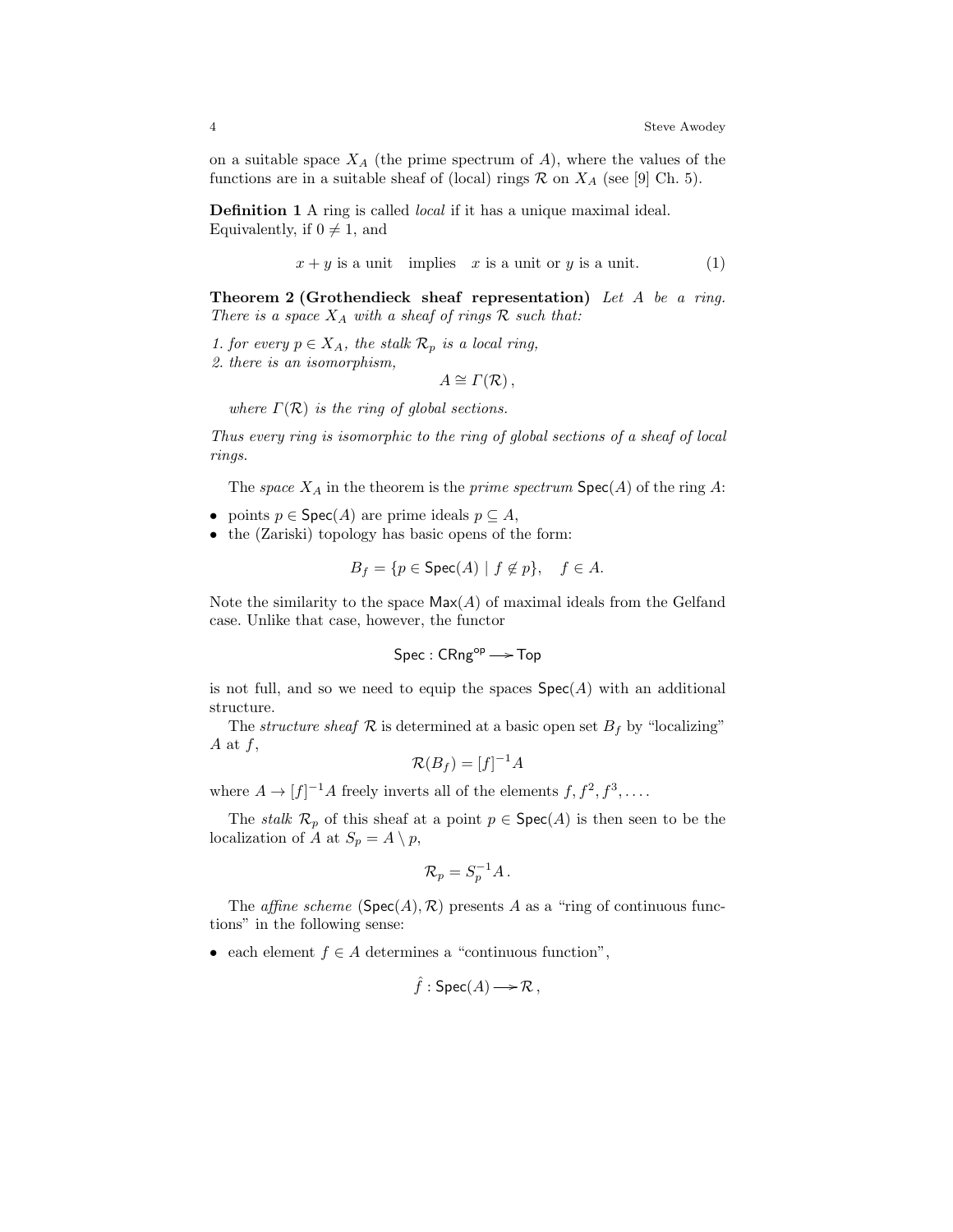Sheaf Representations and Duality in Logic 5 5

except that the ring  $\mathcal R$  is itself "varying continuously over the space  $Spec(A)$ " – i.e. it is a sheaf – and the function  $\hat{f}$  is then a global section of the sheaf R.

- Each stalk  $\mathcal{R}_p$  is a local ring, with a unique maximal ideal, corersponding to "those functions  $\hat{f}$ :  $Spec(A) \longrightarrow \mathcal{R}$  that vanish at  $p$ ".
- (Spec(A),  $\mathcal{R}$ ) is a "representation" of A in the sense that  $f \mapsto \hat{f}$  is an isomorphism of rings

 $A \cong \Gamma(\mathcal{R})$ .

There is always an injective homomorphism from the global sections of a sheaf into the product of all the stalks,

$$
\varGamma(\mathcal{R})\rightarrowtail \prod_p\mathcal{R}_p\,.
$$

Thus we have the following:

Corollary 1 ("Subdirect-product representation") Every ring A is isomorphic to a subring of a "direct product" of local rings. I.e. there is an injective ring homomorphism

$$
A \rightarrowtail \prod_p {\cal R}_p \,,
$$

where the  $\mathcal{R}_p$  are all local rings.

## 3 Lambek-Moerdijk sheaf representation for toposes

**Definition 2** Call a (small, elementary) topos  $\mathcal{E}$  sublocal<sup>1</sup> if its subterminal lattice  $\mathsf{Sub}_{\mathcal{E}}(1)$  has a unique maximal ideal. Equivalently,  $0 \ncong 1$  and for  $x, y \in \mathsf{Sub}_{\mathcal{E}}(1)$ :

$$
x \vee y = 1
$$
 implies  $x = 1$  or  $y = 1$ .

Note the formal analogy to the concept of local ring. In [14] the following analogue of the Grothendieck sheaf representatation for rings is given for toposes (henceforth, topos unqualified will mean small, elementary topos):

Theorem 3 (Lambek-Moerdijk sheaf representation) Let  $\mathcal E$  be a topos. There is a space  $X_{\mathcal{E}}$  with a sheaf of toposes  $\widetilde{\mathcal{E}}$  such that:

1. for every  $p \in X_{\mathcal{E}}$ , the stalk  $\widetilde{\mathcal{E}}_p$  is a sublocal topos,

<sup>&</sup>lt;sup>1</sup> In the original work [14], and elsewhere, the term *local* was used for the concept here called sublocal, and another term was then required for the stronger conditional that we call local in Definition 3 below.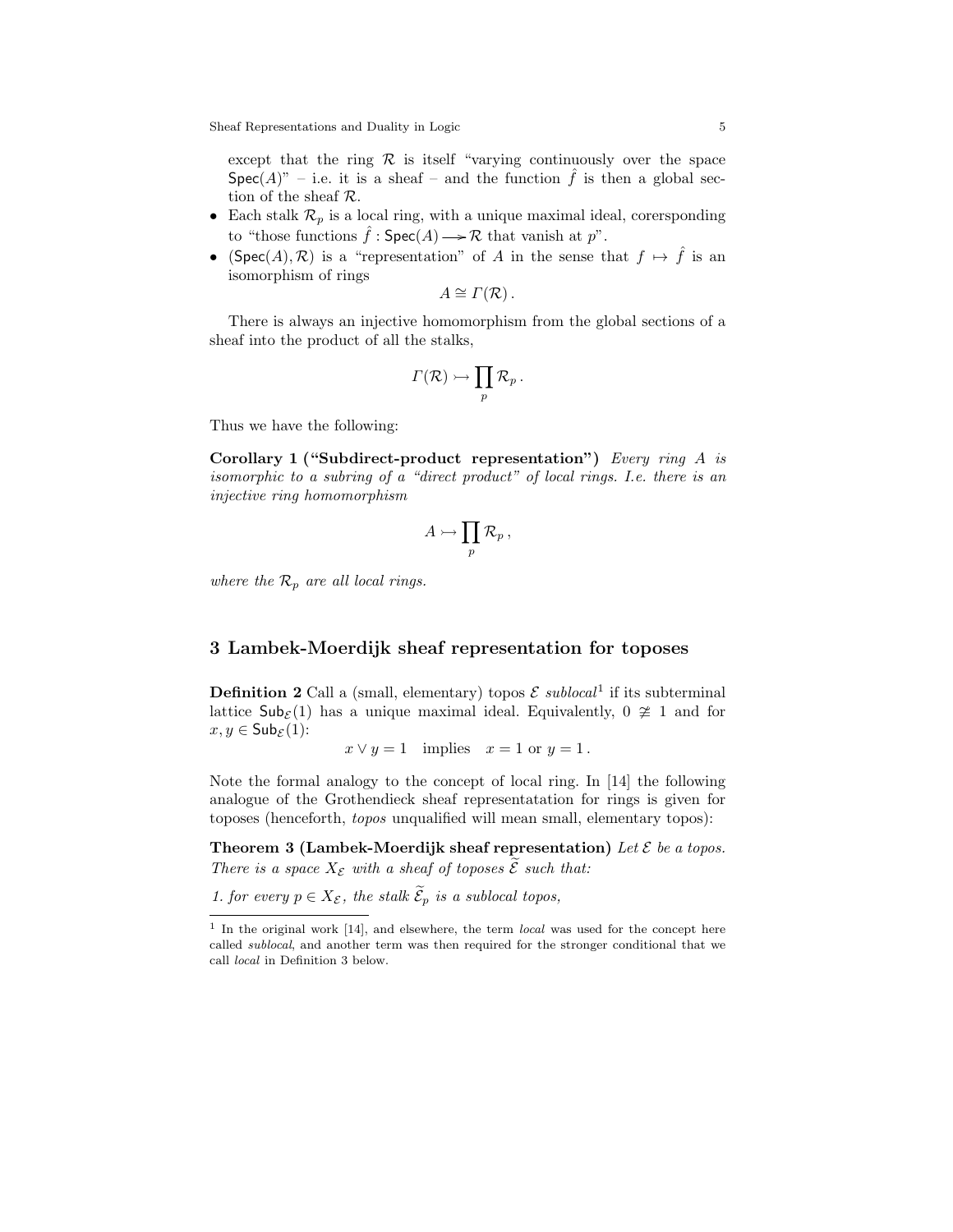2. for the topos  $\Gamma(\widetilde{\mathcal{E}})$  of global sections, there is an isomorphism,

$$
\mathcal{E} \cong \Gamma(\widetilde{\mathcal{E}}).
$$

Thus every topos is isomorphic to the topos of global sections of a sheaf of sublocal toposes.

The space  $X$  mentioned in the theorem is what may be called the subspectrum of the topos,  $X = \text{Spec}(\mathcal{E})$ ; it is the prime ideal spectrum of the distributive lattice Sub(1):

- the points  $P \in \text{Spec}(\mathcal{E})$  are prime ideals  $P \subseteq \text{Sub}(1)$ ,
- the topology has basic opens of the form:

$$
B_q = \{ P \in \text{Spec}(\mathcal{E}) \mid q \notin P \}, \quad q \in \text{Sub}(1) \,.
$$

Note the close analogy to the space  $Spec(A)$  for a commutative ring A.

The lattice of all open sets of  $\text{spec}(\mathcal{E})$  is then (isomorphic to) the ideal completion of the lattice Sub(1),

$$
\mathcal{O}(\mathsf{Spec}(\mathcal{E})) = \mathsf{Idl}(\mathsf{Sub}(1)) .
$$

Next, let us define a *structure sheaf*  $\widetilde{\mathcal{E}}$  on  $\text{Spec}(\mathcal{E})$  by "slicing"  $\mathcal{E}$  at  $q \in$  $Sub(1),$ 

$$
\mathcal{E}(B_q) = \mathcal{E}/q \,.
$$

This takes the place of the localization of a ring A at a basic open  $B_f$ :

$$
\mathcal{R}_A(B_f) = [f]^{-1}A.
$$

Note that  $\mathcal{E}/q$  "inverts" all those elements  $p \in Sub(1)$  with  $q \leq p$ , in the sense that the canonical map  $q^* : \mathcal{E} \longrightarrow \mathcal{E}/q$  takes every  $p \rightarrow 1$  to  $q \wedge p \rightarrow q$ , and so if  $q \leq p$  then  $q^*p = 1_q : q \rightarrow q$ .

The fact that  $\tilde{\mathcal{E}}$  is indeed a sheaf on  $\mathsf{sSpec}(\mathcal{E})$  comes down to showing that, for any  $p, q \in Sub(1)$ , there is a canonical equalizer of toposes (and logical morphisms),

$$
\mathcal{E}/p \vee q \rightarrow \mathcal{E}/p \times \mathcal{E}/q \Rightarrow \mathcal{E}/p \wedge q.
$$

This in turn says that in a diagram of the form: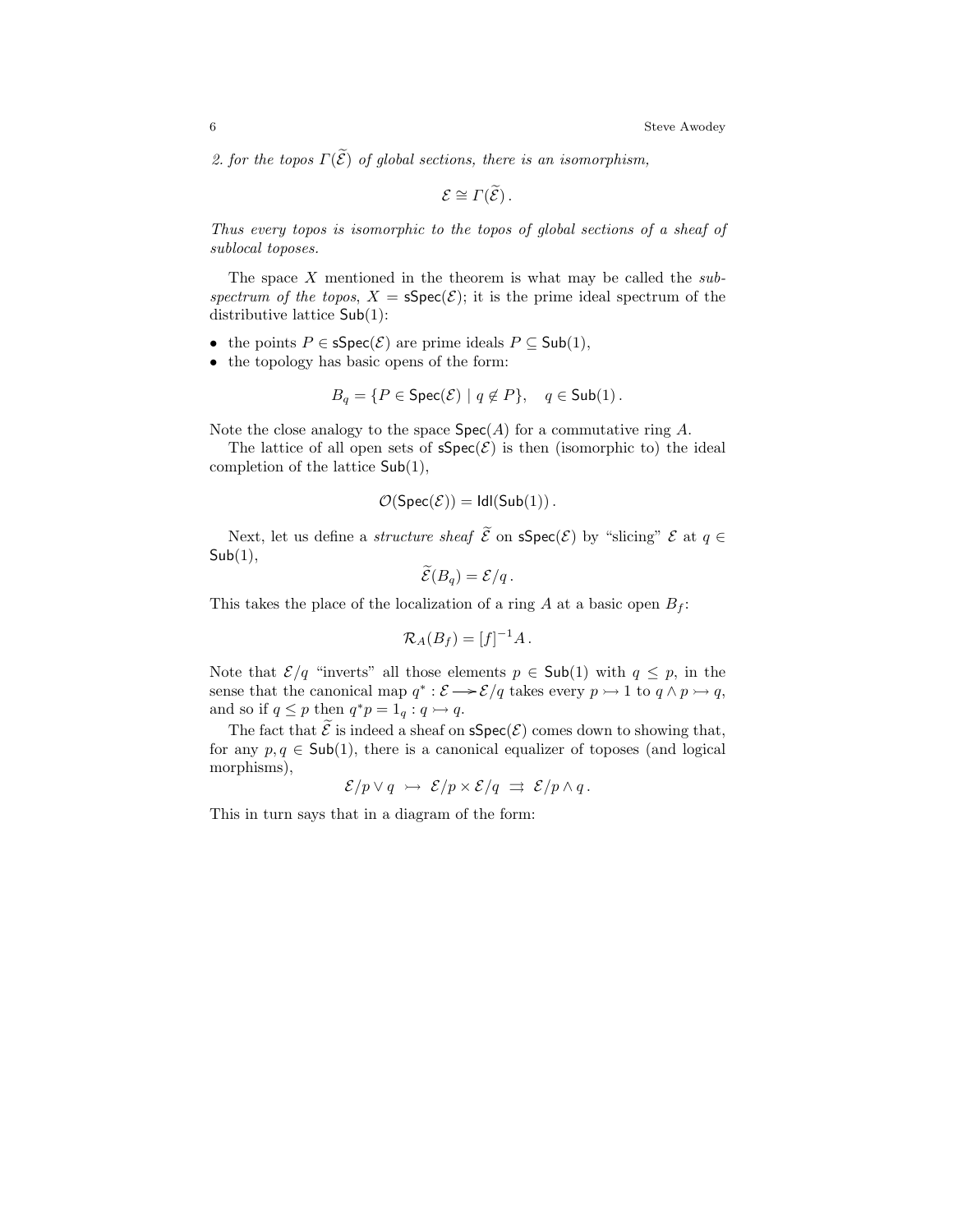

with a pushout-pullback of monos in the base, and the two vertical squares involving  $X$  given as pullbacks, one can complete the cube as indicating by first forming the pushout  $Y$  on the top face, and then obtaining the front vertical map from  $Y$ , and the resulting new vertical faces will then also be pullbacks. This is a rather special "descent condition" for the presheaf  $\mathcal{E}/-$ .

The stalk  $\widetilde{\mathcal{E}}_P$  of this sheaf at a point  $P \in \text{Spec}(\mathcal{E})$  is computed as the filter-quotient of  $\mathcal E$  over the complement of the prime ideal  $P \subseteq \mathsf{Sub}_{\mathcal E}(1)$ , i.e. the prime filter  $P^c = Sub(1) \backslash P$ . Thus for the stalk we have the (filtered) colimit (taken in Cat, but again a topos):

$$
\widetilde{\mathcal{E}}_P = \varinjlim_{q \notin P} \mathcal{E}/q \, .
$$

For this stalk topos, one then has the subterminal lattice:

$$
\mathsf{Sub}_{\widetilde{\mathcal{E}}_P}(1) \cong \mathsf{Sub}_{\mathcal{E}}(1)/P^c\,,
$$

where  $\mathsf{Sub}_{\mathcal{E}}(1)/P^c$  is the quotient Heyting algebra by the prime filter  $P^c$ . Since for the prime filter  $P^c$  we have  $p \vee q \in P^c$  implies  $p \in P^c$  or  $q \in P^c$ , it thus follows that the stalk topos  $\widetilde{\mathcal{E}}_P$  is indeed sublocal.

Finally, for the global sections of  $\tilde{\mathcal{E}}$  we have simply:

$$
\Gamma(\widetilde{\mathcal{E}}) \cong \widetilde{\mathcal{E}}(B_{\top}) = \mathcal{E}/1 \cong \mathcal{E}.
$$

Thus the topos of global sections of  $\widetilde{\mathcal{E}}$  is indeed isomorphic to the original topos  $\mathcal E$ . In this way,  $\mathcal E$  is isomorphic to the global sections of a sheaf of sublocal toposes.

Again, there is always an injection from the global sections into the product of the stalks, which in this case gives a conservative logical morphism of the form

$$
\mathcal{E} \cong \Gamma(\widetilde{\mathcal{E}}) \rightarrowtail \prod_{P \in \mathsf{sSpec}(\mathcal{E})} \widetilde{\mathcal{E}}_P \,.
$$

Corollary 2 Every topos has a conservative logical morphism into a product of sublocal toposes.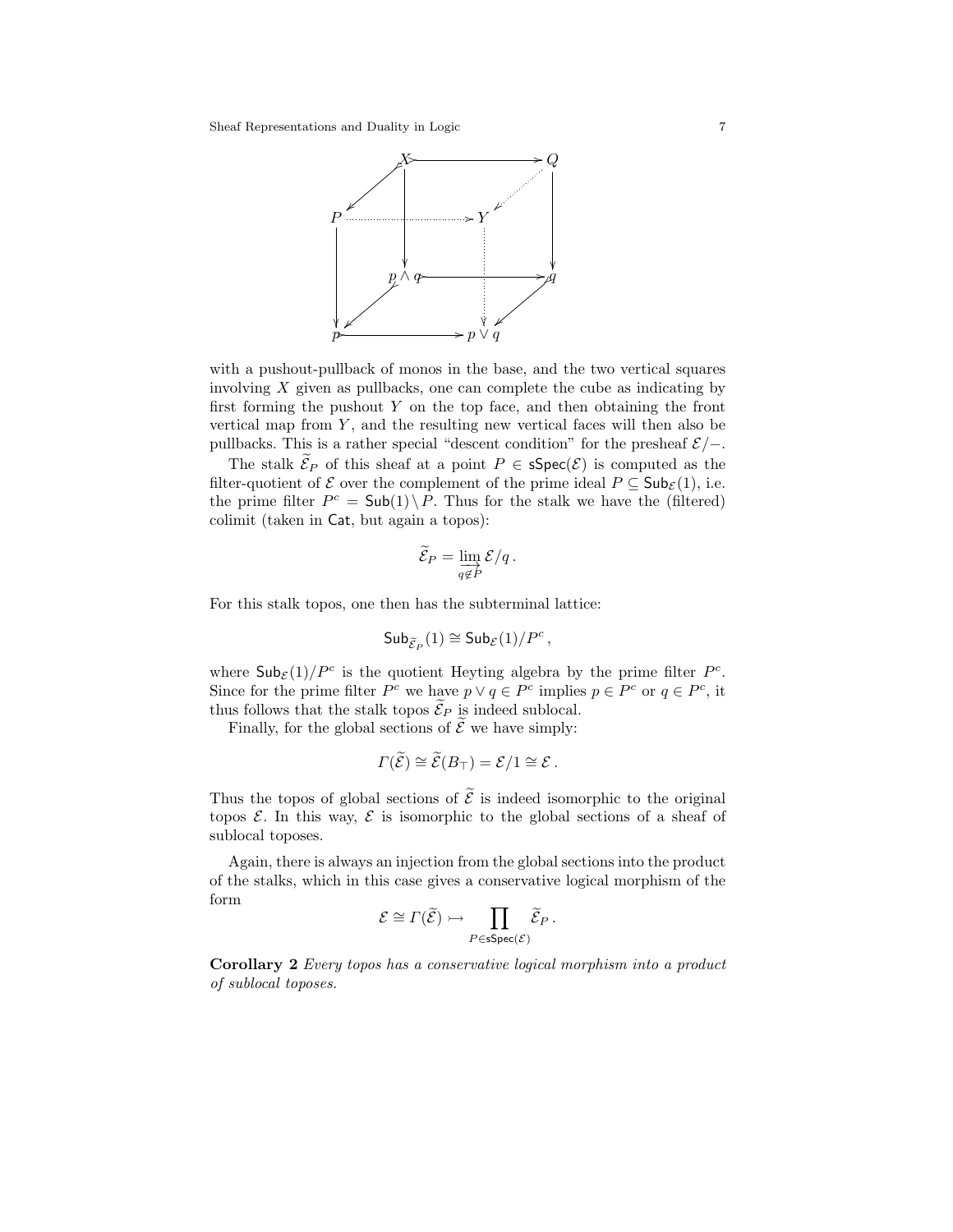## 3.1 Lambek's modified sheaf representation for toposes

Now consider the following logical interpretation of the sheaf representation theorem for toposes and its corollary.

• A topos  $\mathcal E$  can be regarded as the syntactic category  $\mathcal E_{\mathbb T}$  of a theory  $\mathbb T$  in Intuitionistic Higher-Order Logic (IHOL). Thus for any sentence  $\phi$  in the language of the theory T,

$$
\mathcal{E}_{\mathbb{T}} \models \phi \quad \text{iff} \quad \mathbb{T} \vdash \phi \, .
$$

• A sublocal topos S is one that is consistent  $S \not\vdash \bot$  and has the disjunction property

 $\mathcal{S} \models \phi \vee \psi$  iff  $\mathcal{S} \models \phi$  or  $\mathcal{S} \models \psi$ ,

for all sentences  $\phi, \psi$ . Such sublocal toposes are more Set-like than a general one, and can thus be regarded as suitable semantics for logical theories.

- The "subdirect-product representation" given by Corollary 2 is a logical completeness theorem with respect to interpretations  $\mathcal{E}_{\mathbb{T}} \to \mathcal{S}$  of  $\mathbb{T}$  into sublocal toposes S. It says that, for any theory  $\mathbb T$  in IHOL, a sentence  $\phi$ is provable,  $\mathbb{T} \vdash \phi$ , iff it is true in every interpretation of  $\mathbb{T}$  in a sublocal topos  $S$ . Thus IHOL is complete with respect to models in sublocal toposes.
- The sheaf representation is a Kripke-style completeness theorem for IHOL, with  $\mathcal{E}$  as a "sheaf of possible worlds" (see [12]).

Under this interpretation, however, the present sheaf representation is not entirely satisfactory, because we would really like the "semantic toposes"  $S$ to be even more Set-like, in addition to being sublocal, by also having the existence property:

$$
\mathcal{S} \models (\exists x : A)\varphi(x) \quad \text{iff} \quad \mathcal{S} \models \varphi(a), \text{ for some closed } a : A.
$$

**Definition 3** A topos S will be called *local* if the terminal object 1 is both indecomposable and projective, i.e. the global sections functor

$$
\Gamma = \text{Hom}_{\mathcal{S}}(1,-): \mathcal{S} \longrightarrow \text{Set}
$$

preserves all finite coproducts and epimorphisms. Note that a local topos is exactly one that is consistent and has both the disjunction and existence properties.

In the paper [12], Lambek gave the following improvement over the sublocal sheaf representation:

**Theorem 4 (Lambek sheaf representation)** Let  $\mathcal{E}$  be a topos. There is a faithful logical functor  $\mathcal{E} \rightarrow \mathcal{F}$  and a space X with a sheaf of toposes  $\widetilde{\mathcal{F}}$  such that:

1. for every  $p \in X$ , the stalk  $\widetilde{\mathcal{F}}_p$  is a local topos,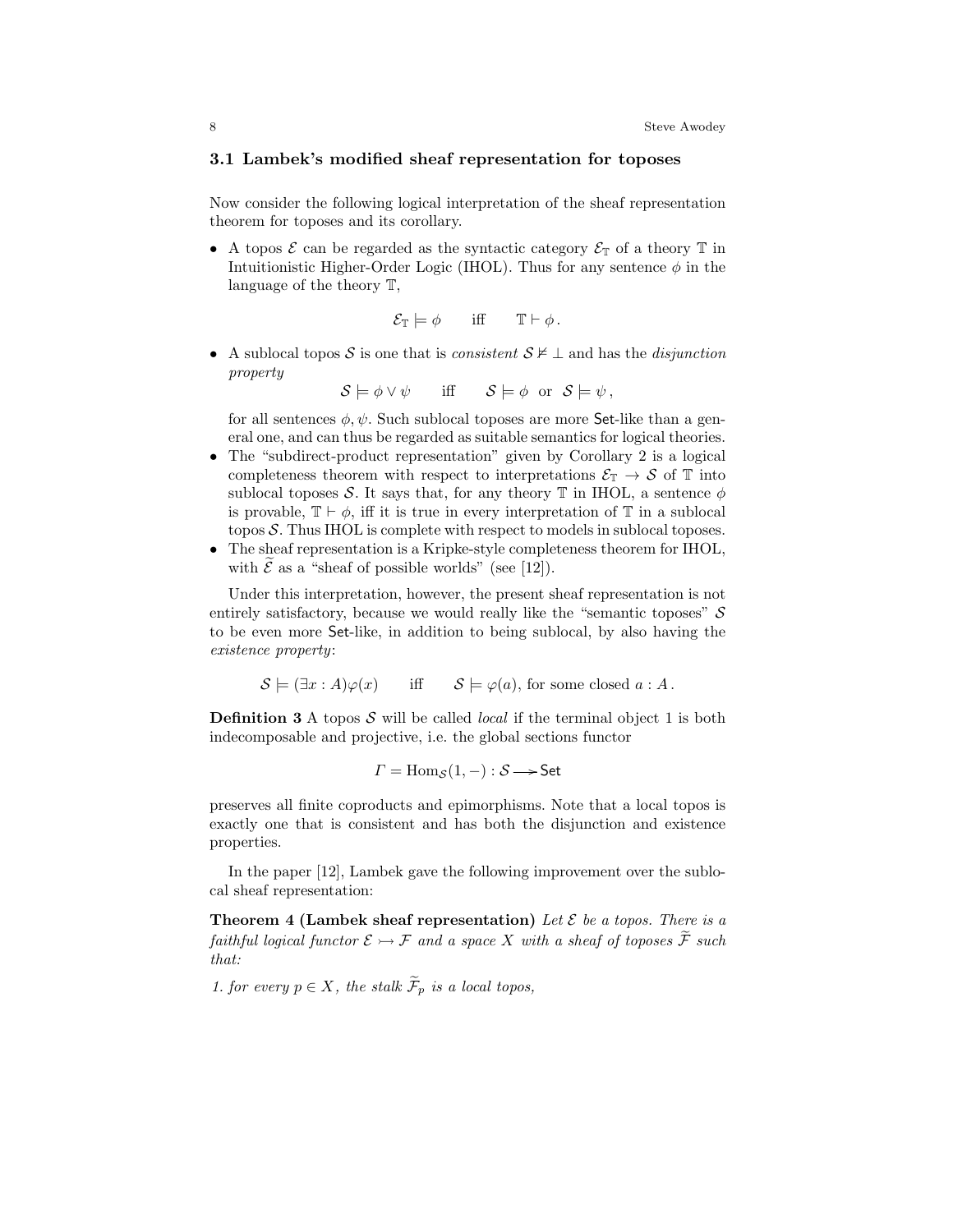Sheaf Representations and Duality in Logic 9

2. for the global sections of  $\widetilde{\mathcal{F}}$  there is an isomorphism  $\mathcal{F} \cong \Gamma(\widetilde{\mathcal{F}})$ .

Thus every topos is a subtopos of one that is isomorphic to the global sections of a sheaf of local toposes.

The proof was inspired by the Henkin completeness theorem for higher-order logic [8], and first performs a sort of "Henkinization" of  $\mathcal E$  to get a bigger topos  $\mathcal{E} \rightarrowtail \mathcal{F}$  with witnesses for all existential quantifiers, in a suitable sense. This result then suffices for a subdirect-product embedding of any topos  $\mathcal E$  into a product of local toposes, and therefore gives the desired logical completeness of IHOL with respect to such toposes, which are much more Set-like.

## 4 Local sheaf representation for toposes

The result from [1] mentioned above was this:

### Theorem 5 (Local topos sheaf representation)

Let  $\mathcal E$  be a topos. There is a space  $X_{\mathcal E}$  with a sheaf of toposes  $\widetilde{\mathcal E}$  such that:

- 1. for every  $p \in X_{\mathcal{E}}$ , the stalk  $\widetilde{\mathcal{E}}_p$  is a local topos,
- 2. for the global sections of  $\widetilde{\mathcal{E}}$  there is an equivalence  $\mathcal{E} \simeq \Gamma(\widetilde{\mathcal{E}})$ .

Thus every topos is equivalent to the global sections of a sheaf of local toposes.

As before, this gives a *subdirect-product representation* of  $\mathcal{E}$ ,

$$
\mathcal{E} \rightarrowtail \prod_{p \in X} \mathcal{S}_p\,,
$$

into a product of local toposes  $S_p = \widetilde{\mathcal{E}}_p$ , and therefore implies the desired logical completeness of IHOL with respect to local toposes. This stronger result also gives better "Kripke semantics" for IHOL, since the "sheaf of possible worlds" (in the sense of [12]) now has local stalks.

For classical higher-order logic, something more can be said:

**Lemma 1** Every Boolean, local topos  $S$  is well-pointed, i.e. the global sections functor,

$$
\Gamma = \text{Hom}_{\mathcal{S}}(1,-): \mathcal{S} \longrightarrow \text{Set}
$$

is faithful.

Corollary 3 Every Boolean topos is isomorphic to the global sections of a sheaf of well-pointed toposes.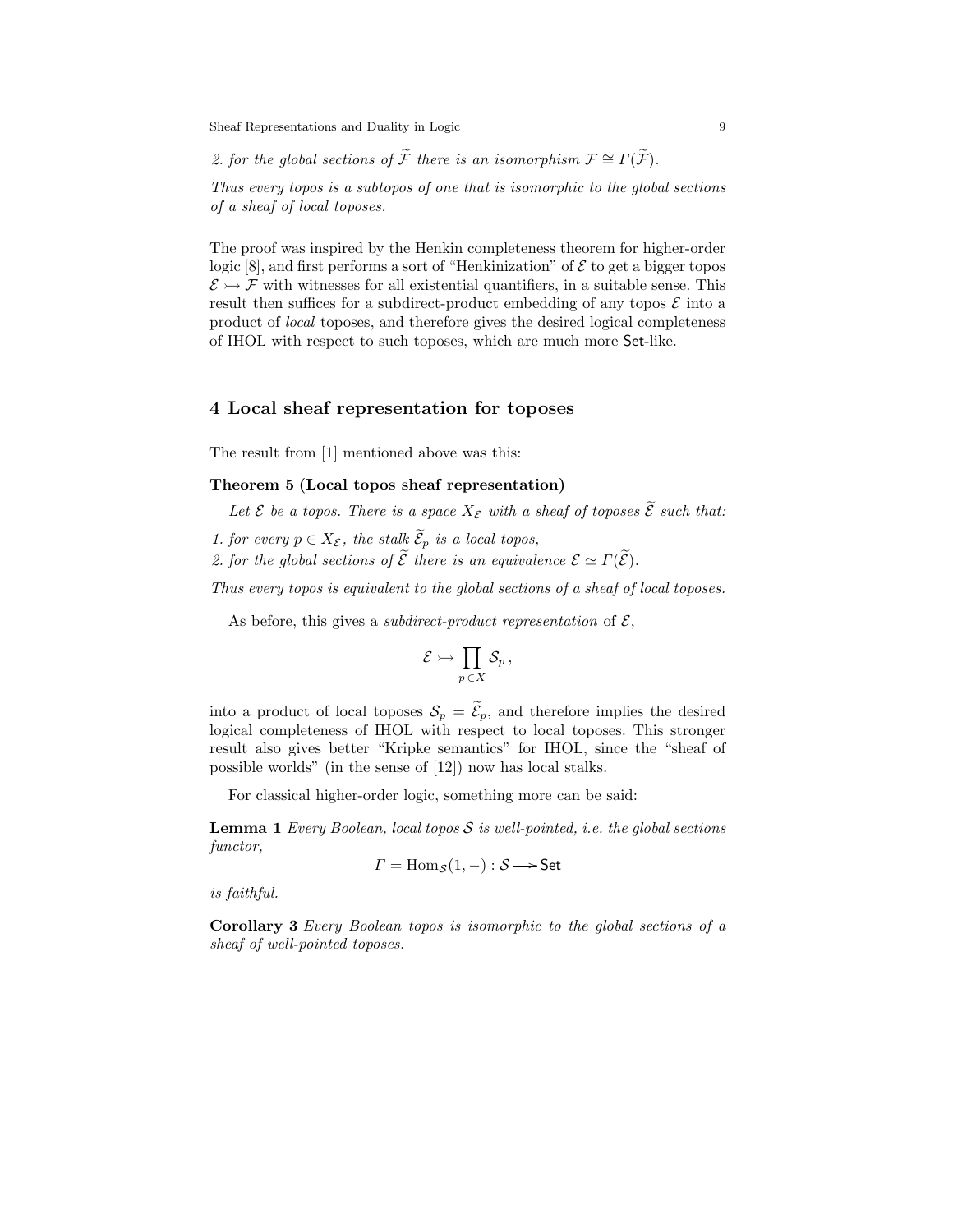For Boolean toposes  $\beta$ , we therefore have an embedding,

$$
\mathcal{B} \rightarrowtail \prod_{p \,\in X} \mathcal{S}_p
$$

as a subdirect-product of well-pointed toposes  $S_p$  (this is [7], Thm 3.22). The logical counterpart now says:

Corollary 4 Classical HOL is complete with respect to models in well-pointed toposes.

A well-pointed topos is essentially a model of classical Zermelo set theory  $([16], \S$ VI.10). Indeed, it is worth emphasizing that the models of HOL here are standard models of classical HOL (i.e. with full function and power sets), taken in *varying* models  $S$  of set theory.

Finally, taking the global sections  $\Gamma : \mathcal{S}_p \rightarrow \mathsf{Set}$  of each well-pointed topos  $\mathcal{S}_p$ , we get a faithful functor from any Boolean topos  $\beta$  into a power of Set:

$$
\mathcal{B} \rightarrowtail \prod_{p \,\in X} \mathcal{S}_p \rightarrowtail \prod_{p \,\in X} \mathsf{Set} \cong \mathsf{Set}^X\,.
$$

However, the various composites  $\mathcal{B} \to \mathcal{S}_p \to$  Set are now not logical functors, because they need not preserve exponentials; they do, however, preserve the first-order logical structure (they are also exact; thus we have another proof of [7] theorem 3.24). These composites are exactly what the logician calls a "Henkin" or "non-standard" model of HOL in Set. In this way, we recover the familiar "Henkin completeness theorem for HOL" [8]:

#### Corollary 5 Classical HOL is complete with respect to Henkin models in Set.

For the proof of the local topos sheaf representation theorem, these "Henkin models" will be taken as the points of the space  $X_{\mathcal{E}}$ , which we call the space of models (following [6]). In the sublocal case, the points were the *prime ideals*  $P \subseteq Sub(1)$ . These correspond exactly to the *lattice homo*morphisms

$$
p: \mathsf{Sub}_{\mathcal{E}}(1) \longrightarrow 2.
$$

For the local case, we instead take coherent functors

$$
P:\mathcal{E}\longrightarrow\mathsf{Set}\,,
$$

which correspond to (Henkin) models of the "theory"  $\mathcal{E}$ <sup>2</sup>

The topology on  $X_{\mathcal{E}}$  can be described roughly as follows (see [1] for more details, but the idea for this topology originates with [10, 6]; it was also used in [2, 5]). To simplify things, let us regard  $\mathcal E$  as a classifying topos for a theory

 $2$  Of course, the collection of all such functors may be too big to form a set. The remedy, as explained in the paper [1], is to choose a suitable cardinal bound  $\kappa$  on the size of the models P.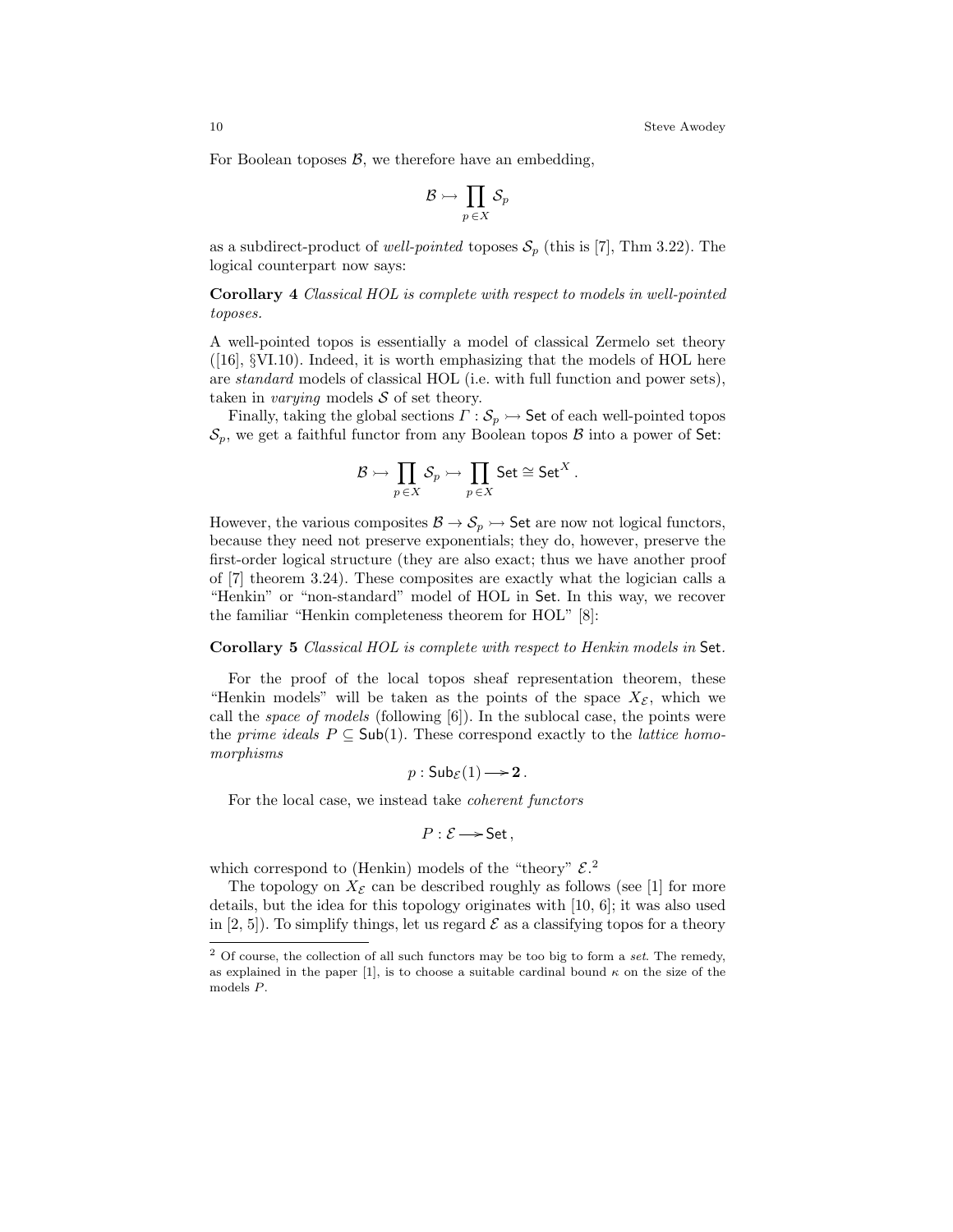T, and say that a model  $P : \mathcal{E} \longrightarrow$  Set "satisfies" a sentence  $\phi$ , which we may identify with its interpretation  $\phi \rightarrow 1_{\mathcal{E}}$ , if  $[\![\phi]\!]^P = P(\phi) = 1$ . Then we could mimic the subspectrum by taking as a basic open set all those models  $P$  that satisfy some fixed  $\phi$ :

$$
V_{\phi} = \{ P \in X_{\mathcal{E}} \mid P \models \phi \}.
$$

However, it turns out that there are too few such basic opens; thus we will also use formulas  $\phi(x)$  with free variables. In order to say when  $P \models \phi(x)$ we therefore equip each model P with a "labelling"  $\alpha : \kappa \to |P|$  by elements of some fixed, large set  $\kappa$ , and we then define the notion of satisfaction of a formula by such a labelled model  $(P, \alpha) \models \phi(x)$ , which we write suggestively as  $P \models \phi(\alpha)$ . Thus the points of  $X_{\mathcal{E}}$  are actually pairs  $(P, \alpha)$ , and the basic open sets then have the form

$$
V_{\phi(x)} = \{(P, \alpha) \in X_{\mathcal{E}} \mid P \models \phi(\alpha)\}\
$$

for all formulas  $\phi(x)$ . (This description is not entirely accurate, but it gives the idea for present purposes; see [1, 2, 5] for details.)

The *structure sheaf*  $\mathcal{E}$  on  $X_{\mathcal{E}}$  is again defined by "slicing"  $\mathcal{E}$ ,

$$
\widetilde{\mathcal{E}}(A) = \mathcal{E}/A \quad \text{for } A \in \mathcal{E},
$$

but now it is first shown to be a *stack* on  $\mathcal E$  itself (with respect to the coherent topology). What this means is:

1. for any  $A, B \in \mathcal{E}$ , the canonical map is an equivalence,

$$
\mathcal{E}/A + B \simeq \mathcal{E}/A \times \mathcal{E}/B,
$$

2. for any epimorphism  $e : B \rightarrow A$ , the canonical map is an equivalence,

$$
\mathcal{E}/A \simeq \text{des}(\mathcal{E}/B, e),
$$

where  $\text{des}(\mathcal{E}/B, e)$  is the category of objects of  $\mathcal{E}/B$  equipped with *descent* data with respect to  $e : B \longrightarrow A$ .

The stack is then strictified to a *sheaf* of categories (see  $[1]$ ), and then finally transferred from  $\mathcal E$  to the space  $X_{\mathcal E}$  of models using a topos-theoretic covering theorem due to Butz and Moerdijk [6]. Call the resulting sheaf of categories on  $X_{\mathcal{E}}$  again  $\mathcal{E}$ .

The *stalk*  $\mathcal{E}_{(P,\alpha)}$  of the (transferred) sheaf at a point  $(P,\alpha)$  can be calculated as the colimit,

$$
\widetilde{\mathcal{E}}_{(P,\alpha)} = \varinjlim_{A \in \int P} \mathcal{E}/A,
$$

where the (filtered!) category of elements  $\int_{\mathcal{E}} P$  of the model  $P : \mathcal{E} \to \mathsf{Set}$  takes the place of the prime filter. As a key step, one shows that these stalks are indeed *local* toposes whenever  $P : \mathcal{E} \to \mathsf{Set}$  is a coherent functor.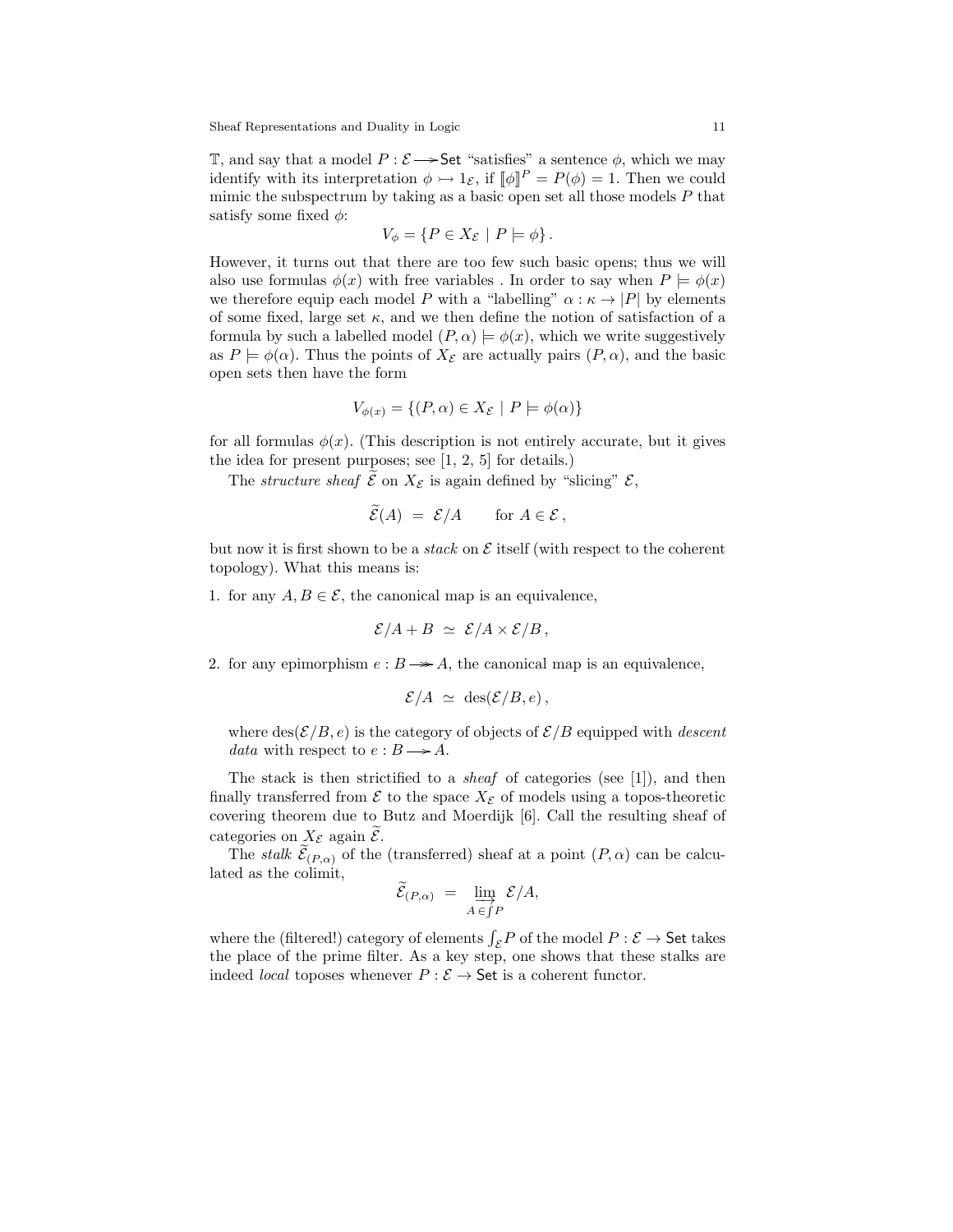Finally, for the global sections functor  $\Gamma : \mathsf{Sh}(X_\mathcal{E}) \to \mathsf{Set}$ , we still have:

$$
\Gamma(\widetilde{\mathcal{E}}) \simeq \mathcal{E}/1 \cong \mathcal{E}.
$$

In this way,  $\mathcal E$  is indeed equivalent to the topos of global sections of a sheaf of local toposes on a space.

# 5 Stone duality for Boolean algebras

The foregoing sheaf representations for toposes suggest an analogous treatment for pretoposes, which would actually be somewhat better, because the Set-valued models used for the points (and coming from the global sections of the stalks) would then all be standard models, rather than Henkin style, non-standard models. This suggests the possibility of a *duality theory for* first-order logic, analogous to that for affine schemes and commutative rings, with pretoposes playing the role of rings, the space of models playing the role of the prime spectrum, and the sheaf representation providing a structure sheaf.

This is more than just an analogy: it is a generalization of the classical Stone duality for Boolean algebras (= Boolean rings). From a logical point of view, the classical duality theory for Boolean algebras is the propositional case of the first-order one that we are proposing for pretoposes. (There is also a generalization from classical to intuitionistic logic, which is less of a stretch.) Thus let us briefly review the "propositional case" of classical Stone duality for Boolean algebras, before proceeding to the "first-order" case of pretoposes.

Recall (e.g. from [9], Ch. 5) that for a Boolean algebra  $B$  we have the Stone space  $\text{Stone}(B)$ , which is defined exactly was the subterminal lattice  $\mathsf{Sub}_{\mathcal{E}}(1)$  of a topos  $\mathcal{E}$ , i.e.  $\mathsf{Stone}(B) = \mathsf{Spec}(B)$  is the prime spectrum of B (prime ideals in a Boolean algebra are always maximal, thus are exactly the complements of the ultrafilters, which are the usual points of  $\mathsf{Stone}(B)$ ). We can represent the *points*  $p \in \text{Spec}(B)$  as Boolean homomorphisms,

$$
p:B\longrightarrow \mathbf{2}.
$$

And we can recover the Boolean algebra B from the space  $Spec(B)$  as the clopen subsets, which are represented by continuous maps,

$$
f: \text{Spec}(B) \longrightarrow 2,
$$

where (the underlying set of) 2 is given the discrete topology. Note that this is also a sheaf representation – but a constant one! The stalks are local Boolean algebras, which are always just 2.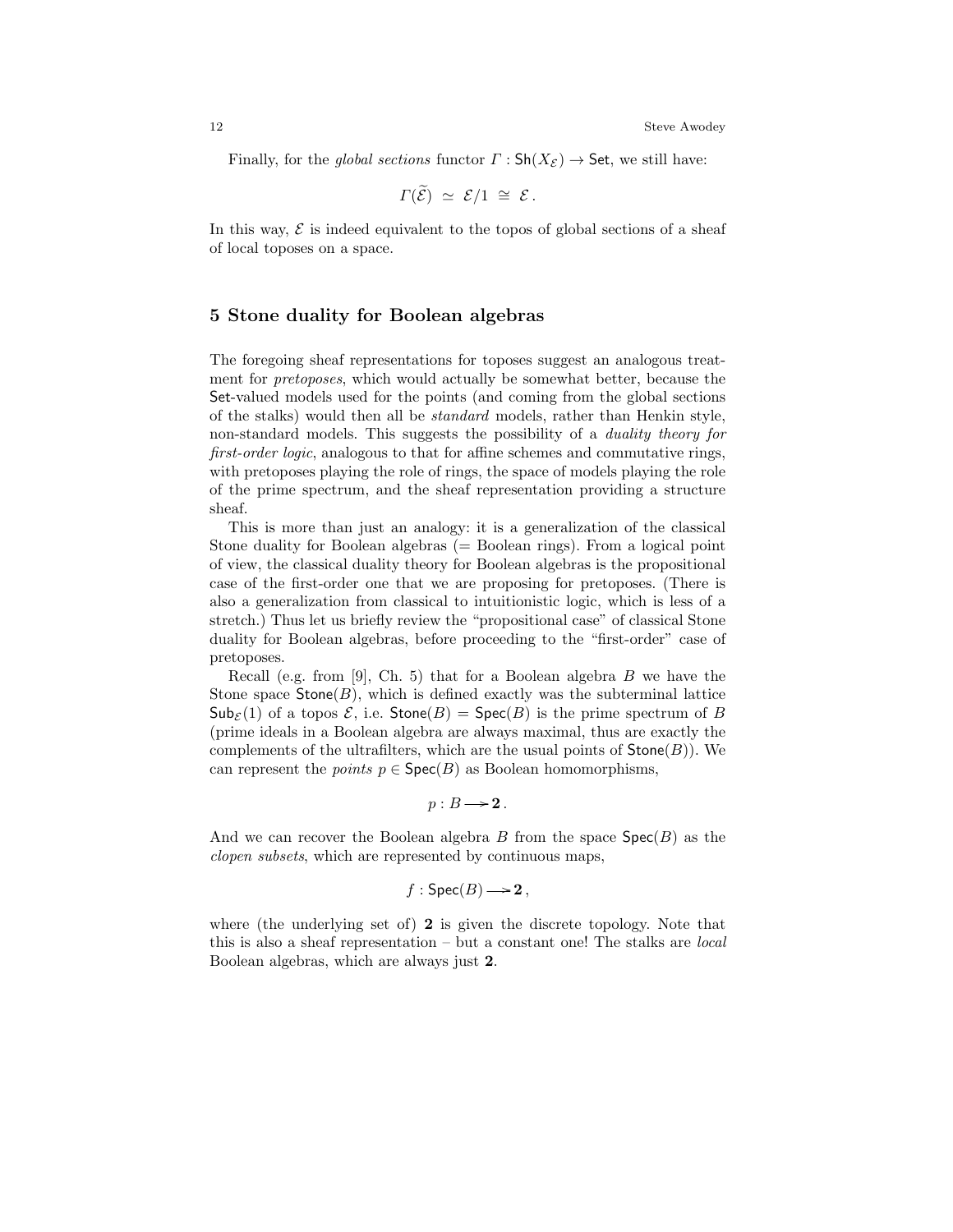Sheaf Representations and Duality in Logic 13

Stone's representation theorem for Boolean algebras then says that there is always an injective homomorphism,

$$
B \rightarrowtail \mathbf{2}^X \cong \mathcal{P}(X) \,,
$$

for a set  $X$ , which we can take to be the set of points of  $Spec(B)$ , i.e. the ultrafilters. This is therefore the usual subdirect-product embedding resulting from the sheaf representation.

There is, moreover, a contravariant equivalence of categories,

Bool Spec + ' Stoneop . Clop j

Both of the functors Spec and Clop are given by homming into 2, albeit in two different categories.

Logically, a Boolean algebra  $B$  is always the "Lindenbaum-Tarski algebra" of a theory  $\mathbb T$  in propositional logic, and a Boolean homomorphism  $B \rightarrow 2$  is then the same thing as a T-model, i.e. a "truth-valuation". Thus the points of  $Spec(B)$  are models of the propositional theory  $T$ . We are going to generalize this situation by replacing Boolean algebras with (Boolean) pretoposes, representing first-order logical theories, and replacing 2-valued models with Set-valued models.

## 6 Stone duality for Boolean pretoposes

M. Makkai [15] has discovered a Stone duality for Boolean pretoposes with respect to what he terms *ultragroupoids* on the geometric/semantic side. These are groupoids (of models and isomorphisms) equipped with a primitive structure of ultraproducts of models, together with groupoid homomorphisms that preserve ultraproducts. The result is an equivalence of categories:

$$
\text{BoolPreTop} \qquad \simeq \qquad \text{UltraGpd}^{op}
$$

which, as in the propositional case, is mediated by homming into a special object, now Set in place of 2. This replacement, and the remarkable duality theory that results, is an instance of what is sometime called "categorification", an idea that plays a guiding role throughout categorical logic. It follows in particular that every Boolean pretopos  $\beta$  has a pretopos embedding into a power of Set.

$$
\mathcal{B} \rightarrowtail \mathsf{Set}^X\,,
$$

where X is a set of "models", i.e. pretopos functors  $M : \mathcal{B} \longrightarrow$  Set.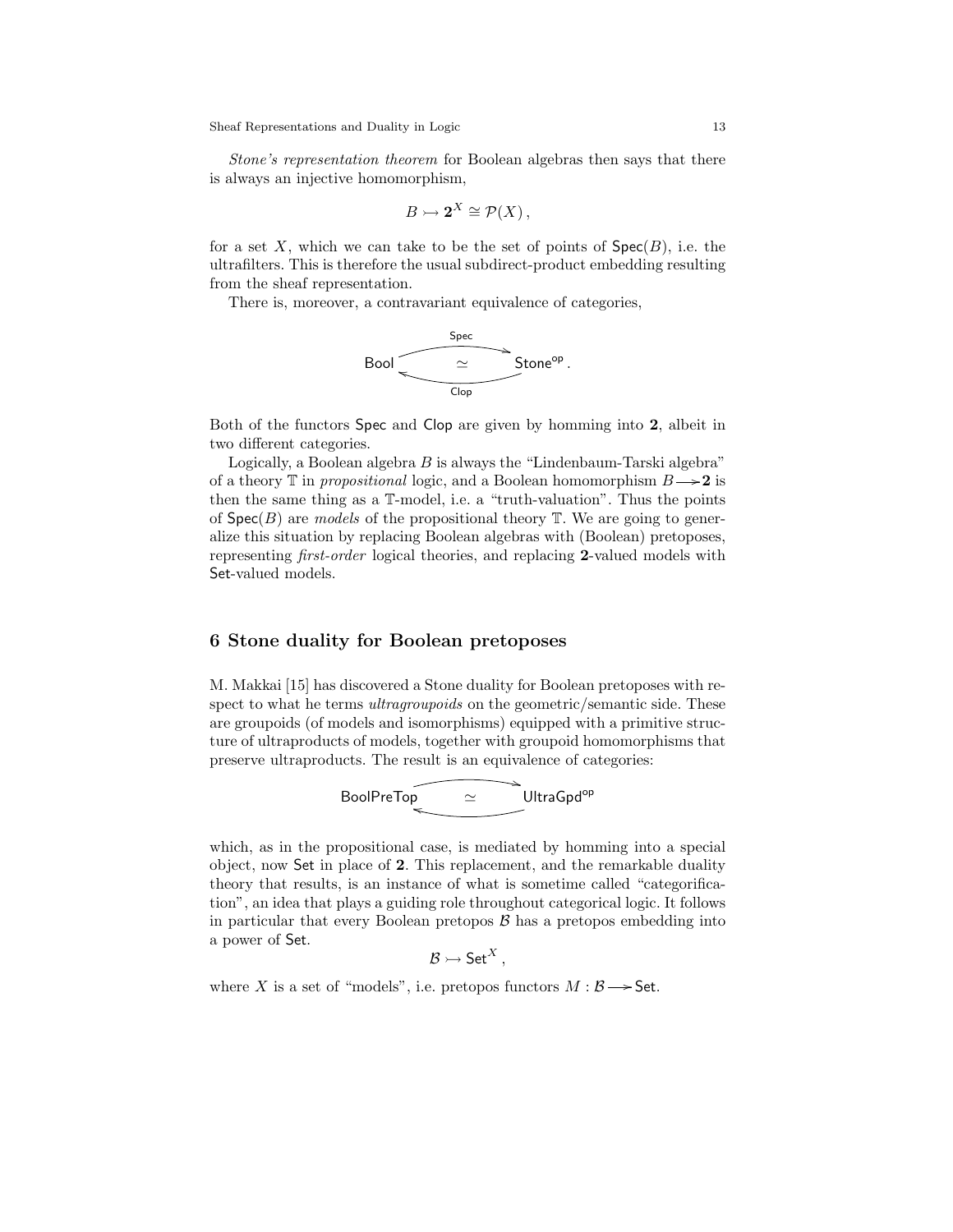We will show below that this last fact—which is essentially Gödel's completeness theorem for first-order logic—is also a "subdirect-product representation" resulting from a sheaf representation of  $\beta$ . But first we need to make a suitable "space of models".

In joint work with H. Forssell [2, 3] Makkai's ultragroupoids of models were replaced by topological groupoids of models, equipped with a Stone-Zariski type logical topology similar to the one used above for the local sheaf representation for toposes. In overview, our (topological) generalization of Stone duality from Boolean algebras to Boolean pretoposes works like this:

| Boolean algebra B                          | Boolean pretopos $B$                    |
|--------------------------------------------|-----------------------------------------|
| propositional theory                       | first-order theory                      |
| homomorphism                               | pretopos functor                        |
| $R \rightarrow 2$                          | $\mathcal{B} \longrightarrow$ Set       |
| truth-valuation                            | elementary model                        |
| topological space                          | topological groupoid                    |
| Spec(B)                                    | $Spec(\mathcal{B})$                     |
| of all valuations                          | of all models and isos                  |
| continuous function                        | continuous functor                      |
| $\operatorname{Spec}(B) \longrightarrow 2$ | $Spec(\mathcal{B}) \longrightarrow Set$ |
| clopen set                                 | coherent sheaf                          |

 $B = B - B$ 

To give a bit more detail of a few of the steps:

• The spectrum  $Spec(\mathcal{B})$  of a Boolean pretopos  $\mathcal B$  is not just a space, but a topological groupoid, consisting of a space of (labelled) models  $(M, \alpha)$  and a space of isos  $i : M \cong N$ . These are topologized by a *logical topology* of the same kind already considered, where the basic opens (of the space of models) are determined by satisfaction of formulas,

$$
V_{\phi(x)} = \{(M, \alpha) \in \text{Spec}(\mathcal{B}) \mid M \models \phi(\alpha)\}.
$$

• Morphisms  $f : \text{Spec}(\mathcal{B}) \longrightarrow \text{Spec}(\mathcal{B}')$  are just continuous groupoid homomorphisms. Every pretopos functor  $F : \mathcal{B}' \longrightarrow \mathcal{B}$  gives rise to such a homomorphism, essentially by precomposition, since

Spec : BoolPreTop -> StoneTopGpd<sup>op</sup>

is representable,

$$
Spec(\mathcal{B}) \simeq BooleanPreTop(\mathcal{B}, Set).
$$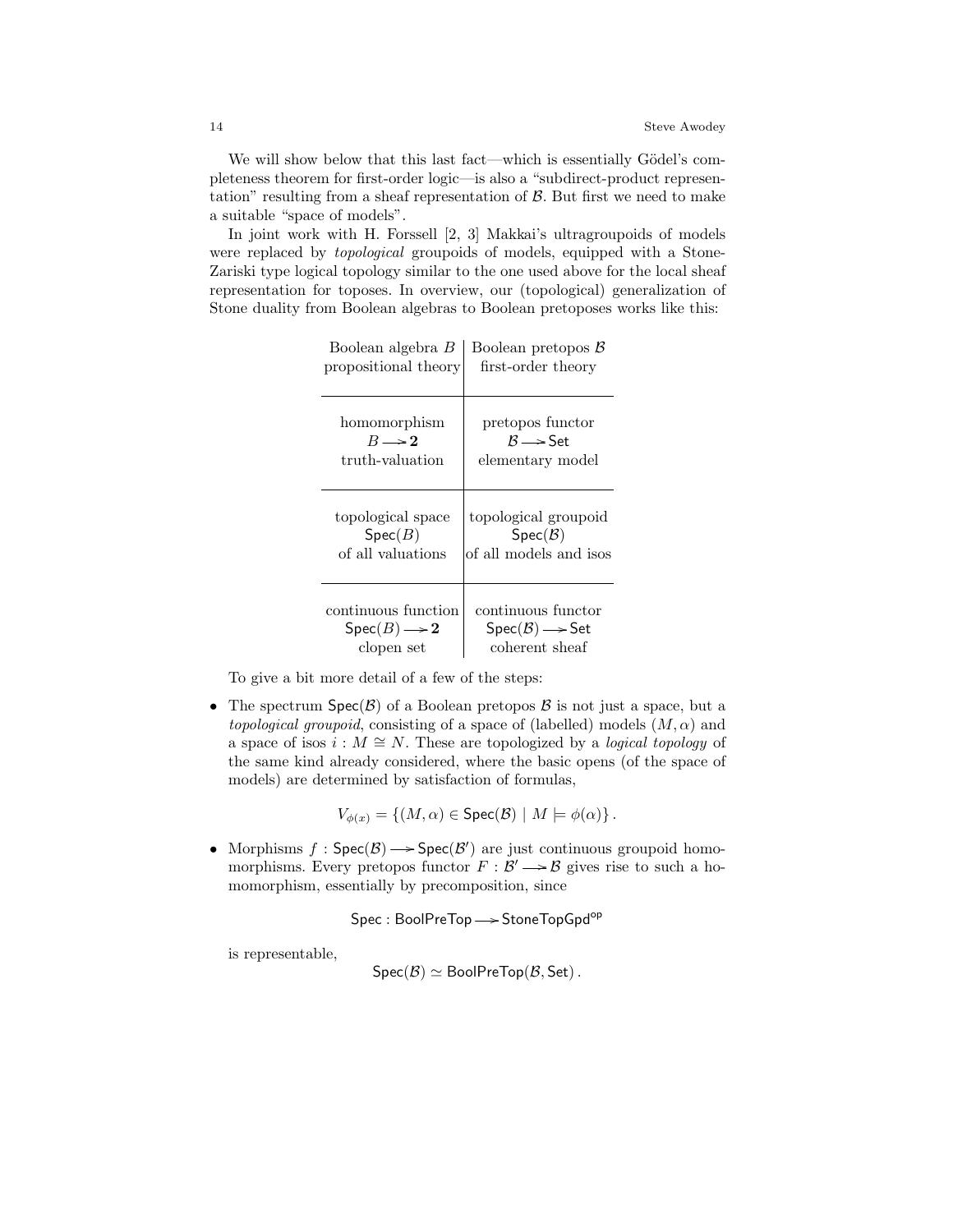Thinking of such a pretopos functor  $F : \mathcal{B}' \longrightarrow \mathcal{B}$  as a "translation of theories", the semantic functor  $\textsf{Spec}(F)$  acts on models in the corresponding way.

• Recovering  $\beta$  from  $Spec(\beta)$  amounts to recovering an elementary theory (up to pretopos completion) from its models. This is done using hard results from topos theory due mainly to Joyal-Tierney and Joyal-Moerdijk [11, 10, 6]. Specifically, one shows that the category of equivariant sheaves on the topological groupoid  $Spec(\mathcal{B})$  is equivalent to the (Grothendieck) topos of sheaves on  $\beta$  for the coherent topology,

$$
Sh_{\text{eq}}(\text{Spec}(\mathcal{B})) \ \simeq \ Sh(\mathcal{B}) \ .
$$

Logically, this gives two different presentations of the (Grothendieck) classifying topos of a first-order theory  $\mathbb{T}$ , such that  $\mathcal{B} = \mathcal{B}_{\mathbb{T}}$  is the pretopos completion of (the syntactic category of)  $\mathbb{T}$ , and  $\text{Spec}(\mathcal{B})$  is then the groupoid of T-models.

It follows that  $\beta$  is equivalent to the subcategory of *coherent objects* of this topos; thus  $\beta$  is equivalent to the category of coherent, equivariant sheaves on the topological groupoid  $Spec(\mathcal{B})$ . These can be shown to correspond to certain continuous homomorphisms  $Spec(\mathcal{B}) \rightarrow Set$ , where the latter is the topological groupoid of sets, equipped with a suitable topology. In this sense, the coherent, equivariant sheaves generalize the clopen sets in a Stone space.

Unlike in the case of Boolean algebras, however, and unlike in Makkai's theorem using ultragroupoids, we do not have an equivalence of categories, but only an adjunction [2, 3]:

Theorem 6 (Awodey-Forssell) There is a contravariant adjunction,

$$
\overbrace{\text{BoolPreTop}}^{\text{Spec}} \overbrace{\text{StoneTopGpd}^{\text{op}}},
$$

in which both functors are given by homming into Set.

In particular, the "semantic" functor,

$$
\mathsf{Spec} : \mathsf{BPreTop} \longrightarrow \mathsf{StoneTopGpd}^\mathsf{op}
$$

is not full: there are continuous functors between the groupoids of models that do not come from a "translation of theories". Compare the case of commutative rings  $A, B$ , where an arbitrary continuous function

$$
f : \text{Spec}(B) \longrightarrow \text{Spec}(A)
$$

need not come from a ring homomorphism  $h : A \rightarrow B$ .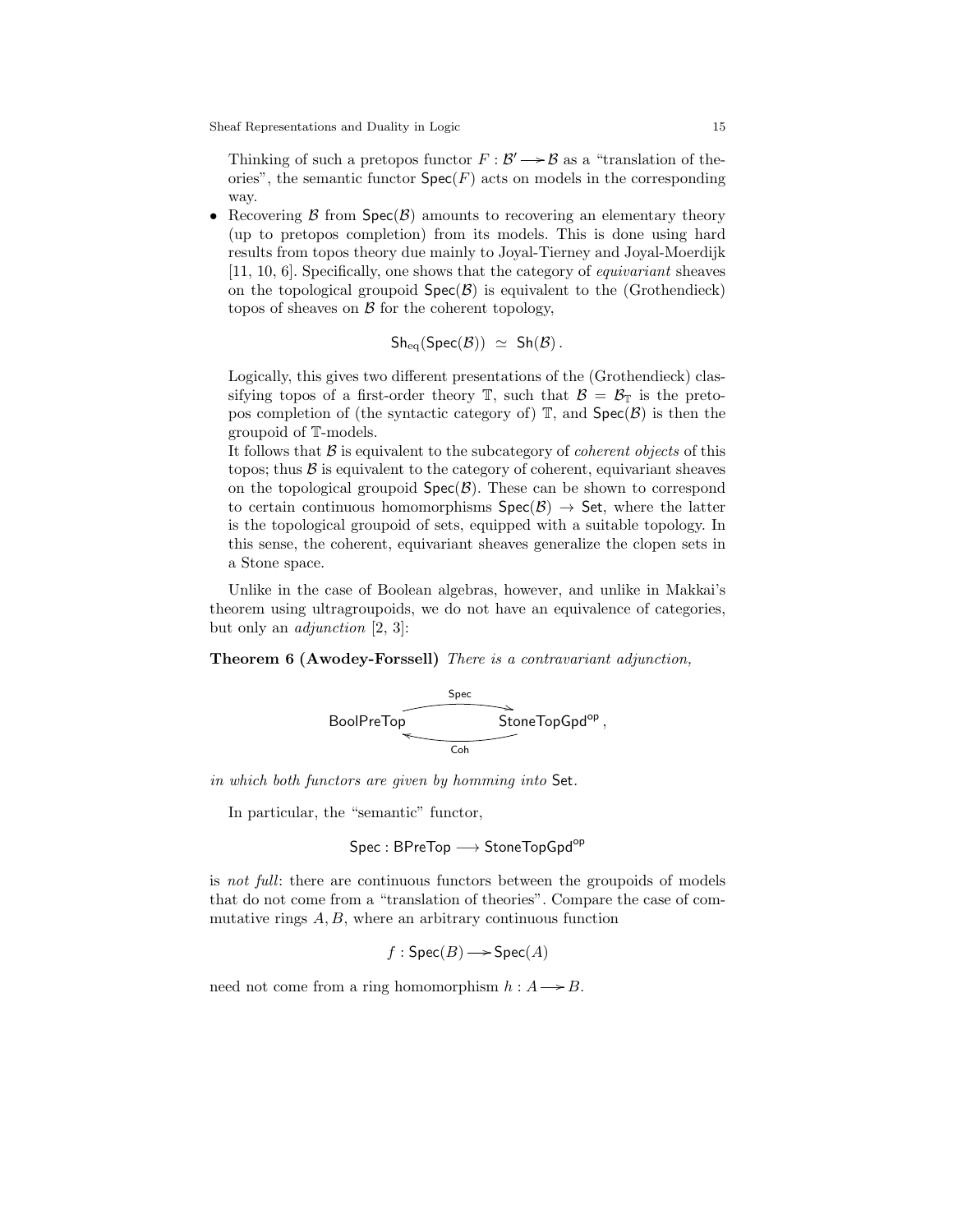We can of course characterize the "semantic functors" arising from a pretopos morphism as those that pull coherent sheaves back to coherent sheaves. Such "coherent" maps  $f : \mathsf{Spec}(\mathcal{B}) \longrightarrow \mathsf{Spec}(\mathcal{B}')$  will then correspond to pretopos maps  $F : \mathcal{B}' \longrightarrow \mathcal{B}$ , simply by  $f(M) \cong M \circ F$ .

## 7 Sheaf representation for pretoposes

We now want to cut down the morphisms between the semantic groupoids  $Spec(\mathcal{B})$  to just the coherent ones that come from pretopos functors. We will do this by endowing  $Spec(\mathcal{B})$  with additional structure that is preserved by all such "syntactic" maps. Specifically, as for rings and affine schemes, we can equip the spectrum  $Spec(\mathcal{B})$  of the pretopos  $\mathcal B$  with a "structure sheaf"  $\beta$ , defined just as in the sheaf representation for toposes:

• Start with the pseudofunctor  $\widetilde{\mathcal{B}} : \mathcal{B}^{\mathrm{op}} \longrightarrow \mathsf{Cat}$  with,

$$
\widetilde{\mathcal{B}}(X) \cong \mathcal{B}/X, \qquad X \in \mathcal{B}.
$$

The prestack  $\widetilde{\mathcal{B}}$  is actually a *stack* for the coherent topology, because  $\mathcal{B}$  is a pretopos.

• Strictify  $\widetilde{\beta}$  to get a sheaf of categories (also called  $\widetilde{\beta}$ ) on  $\beta$ . The "stalk" of  $\widetilde{\mathcal{B}}$  at a "point"  $M : \mathcal{E} \longrightarrow$  Set (a pretopos functor) is then

$$
\widetilde{\mathcal{E}}_M \simeq \varinjlim_{A \in \int M} \mathcal{E}/A,
$$

which is a *local* Boolean pretopos (1 is indecomposable and projective).

• There is an equivalence of Grothendieck toposes,

$$
\mathsf{Sh}(\mathcal{B}) \ \simeq \ \mathsf{Sh}_{\text{\rm eq}}(\mathsf{Spec}(\mathcal{B})),
$$

between sheaves on the pretopos  $B$ , for the coherent Grothendieck topology, and equivariant sheaves on the topological groupoid  $Spec(\mathcal{B})$  of (labelled) models.

• Move  $\beta$  across this equivalence in order to get an equivariant sheaf on  $Spec(\mathcal{B})$ . The result (also called  $\widetilde{\mathcal{B}}$ ) is thus a sheaf of local, Boolean pretoposes on  $Spec(\mathcal{B})$ .

And from a logical point of view:

- $\mathcal{B} = \mathcal{B}_{\mathbb{T}}$  is the Boolean pretopos completion of (the syntactic category of) a theory  $\mathbb T$  in (classical) FOL, and  $\text{Spec}(\mathcal{B})$  is then the groupoid of  $\mathbb T\text{-models}.$
- $\tilde{\beta}$  is a sheaf of "local theories". The stalk  $\tilde{\beta}_M$  at a T-model M is a wellpointed pretopos representing the complete theory of  $M$ , with parameters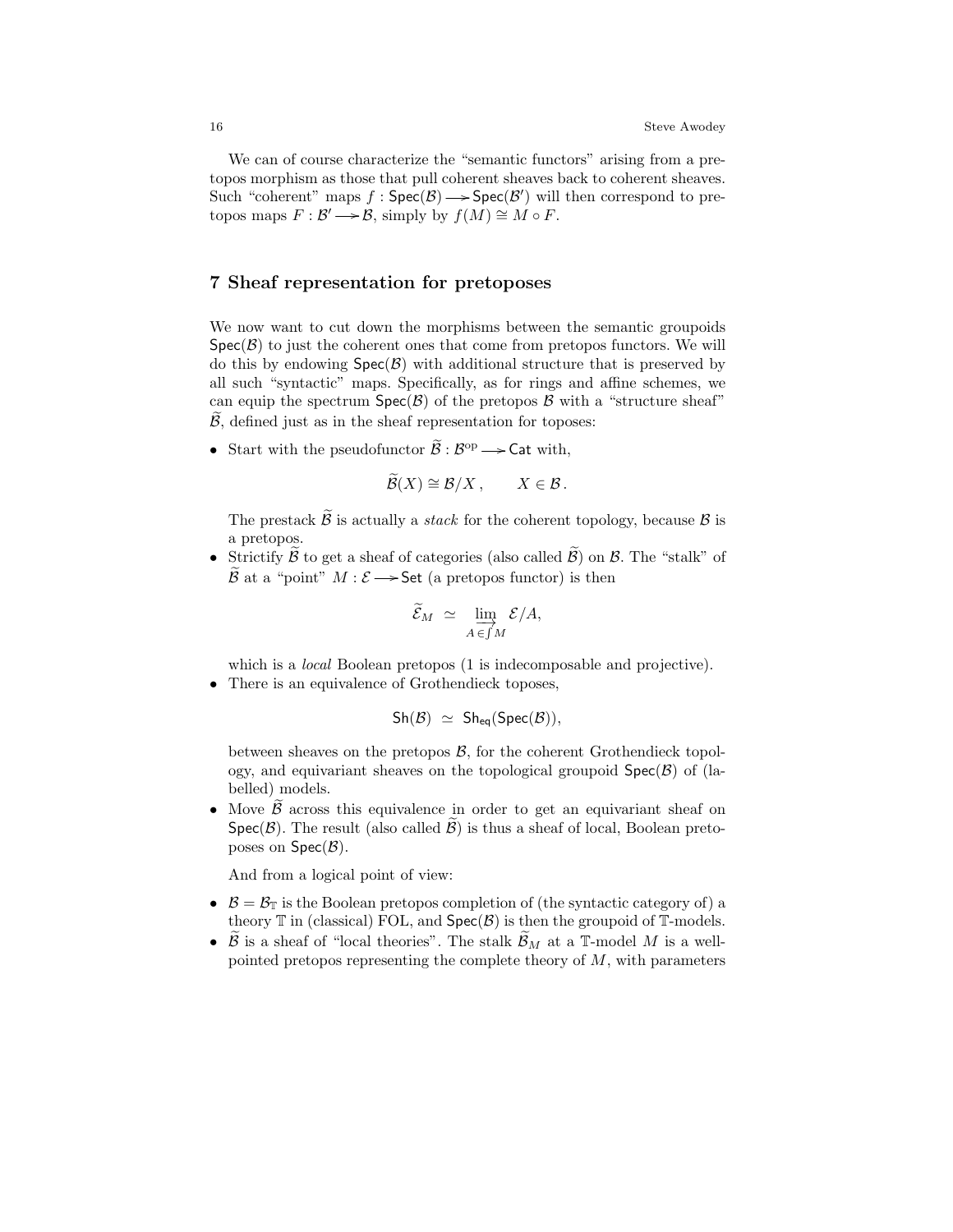for all the elements of  $M$  added; it is what the logician calls the "elementary" diagram" of the model  $M$ .

- As before,  $\widetilde{\beta}$  has global sections  $\Gamma(\widetilde{\beta}) \simeq \mathcal{B}$ . So the original pretopos  $\mathcal{B}_{\mathbb{T}}$ turns out to be the "theory of all the T-models".
- Since each stalk  $\mathcal{B}_M$  is local, and well-pointed, the global sections functor  $\Gamma_M : \mathcal{B}_M \rightarrow \mathsf{Set}$  is a faithful pretopos morphism, i.e. a model in Set. In fact, the model  $M : \mathcal{B} \longrightarrow$  Set is naturally isomorphic to the composite:

$$
M: \mathcal{B} \simeq \Gamma(\widetilde{\mathcal{B}}) \longrightarrow \widetilde{\mathcal{B}}_M \stackrel{\varGamma_M}{\longrightarrow} \mathsf{Set}.
$$

In sum, we have the following (see  $[4, 5]$ ):

**Theorem 7 (Awodey-Breiner)** Let  $\beta$  be a Boolean pretopos. There is a topological groupoid G with an equivariant sheaf of pretoposes  $\tilde{\mathcal{B}}$  such that:

1. for every  $g \in G$ , the stalk  $\widetilde{\mathcal{B}}_g$  is a well-pointed pretopos, 2. for the global sections of  $\widetilde{\mathcal{B}}$  there is an equivalence  $\mathcal{B} \simeq \Gamma(\widetilde{\mathcal{B}})$ .

Thus every Boolean pretopos is equivalent to the global sections of a sheaf of well-pointed pretoposes.

There is again an analogous result for the general (i.e. non-Boolean) case, with local pretoposes in place of well-pointed ones in the stalks. The associated subdirect-product representation is then the following:

**Corollary 6** For any pretopos  $\mathcal{E}$ , there is a pretopos embedding,

$$
\mathcal{E} \rightarrowtail \prod_{g \in X_{\mathcal{E}}} \mathcal{E}_g
$$

with each  $\mathcal{E}_q$  a local pretopos and  $X_{\mathcal{E}}$  the set of points of the topological groupoid  $Spec(\mathcal{E})$ . If moreover  $\mathcal B$  is Boolean, then the local pretoposes  $\mathcal B_q$  are all well-pointed, and B therefore embeds (as a pretopos!) into a power of Set:

$$
\mathcal{B} \rightarrowtail \prod_{g \in X_{\mathcal{B}}} \mathcal{B}_g \rightarrowtail \prod_{g \in X_{\mathcal{B}}} \mathsf{Set} \simeq \mathsf{Set}^{X_{\mathcal{B}}} \,.
$$

In logical terms, the last statement is essentially the Gödel completeness theorem for first-order logic, repackaged. Of course, the proof made use of the equivalent fact that B has enough pretopos functors  $M : \mathcal{B} \longrightarrow$  Set.

## 8 Logical schemes

For a Boolean pretopos  $\mathcal{B}$ , call the pair

$$
(\mathsf{Spec}(\mathcal{B}),\mathcal{B})
$$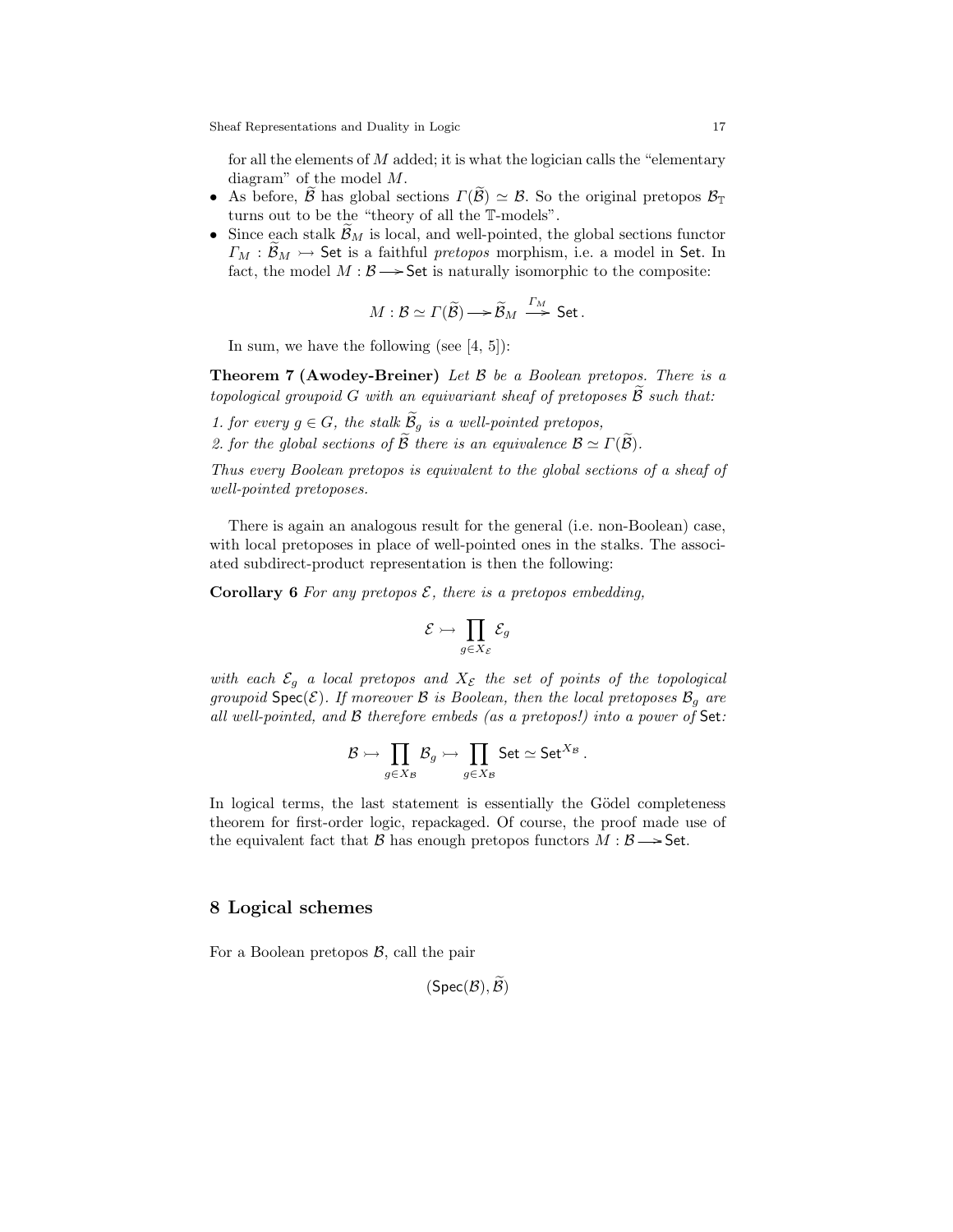just constructed an affine logical scheme. A morphism of affine logical schemes

$$
(f,\widetilde{f}):(\mathrm{Spec}(\mathcal{A}),\widetilde{\mathcal{A}}){\longrightarrow}(\mathrm{Spec}(\mathcal{B}),\widetilde{\mathcal{B}})
$$

consists of a continuous groupoid homomorphism

$$
f: \text{Spec}(\mathcal{A}) \longrightarrow \text{Spec}(\mathcal{B}),
$$

together with a pretopos functor over  $Spec(\mathcal{B})$ 

$$
\widetilde{f}:\widetilde{\mathcal{B}}\longrightarrow f_*\widetilde{\mathcal{A}}.
$$

**Theorem 8 (Awodey-Breiner)** Every pretopos functor  $\beta \rightarrow A$  induces a morphism of the associated affine logical schemes  $Spec(A) \longrightarrow Spec(B)$ . Moreover, the functor

 $\mathsf{Spec} : \mathsf{BoolPreTop} \longrightarrow \mathsf{LogScheme}_{\mathsf{aff}}^{\mathsf{op}}$ 

is full and faithful: every map of schemes comes from an essentially unique map of pretoposes.

Corollary 7 (First-order logical duality) There is an equivalence,

$$
\text{BoolPreTop } \simeq \text{ LogScheme}_{\text{aff}}^{\text{op}}.
$$

The category of Boolean pretoposes is thus dual to the category of affine logical schemes. We can now start to "patch together" affine pieces of the form  $(Spec(B), B)$ , in order to make a general notion of a "logical scheme", consisting of a topological groupoid of structures not tied to any one theory, equipped with a sheaf of local theories, and locally equivalent to an affine scheme. The first few steps in this direction are explored in [5].

# References

- 1. Awodey, S., Sheaf representation for topoi. Journal of Pure and Applied Algebra, 145, pp. 107–121, 2000.
- 2. Awodey, S. and H. Forssell, First-order logical duality. Annals of Pure and Applied Logic, 164(3), pp. 319–348, 2013.
- 3. Forssell, H., Topological representation of geometric theories. Mathematical Logic Quarterly, 58, pp. 380-393, 2012.
- 4. Awodey, S. and S. Breiner, Scheme representation for first-order logic. TACL 2013. Sixth International Conference on Topology, Algebra and Categories in Logic, pp. 10– 13, 2014.
- 5. Breiner, S., Scheme Representation for First-Order Logic. Ph.D. thesis, Carnegie Mellon University, 2013. Available as arXiv:1402.2600.
- 6. Butz, C. and Ieke Moerdijk, Representing topoi by topological groupoids. Journal of Pure and Applied Algebra, 130(3), pp. 223–235, 1998.